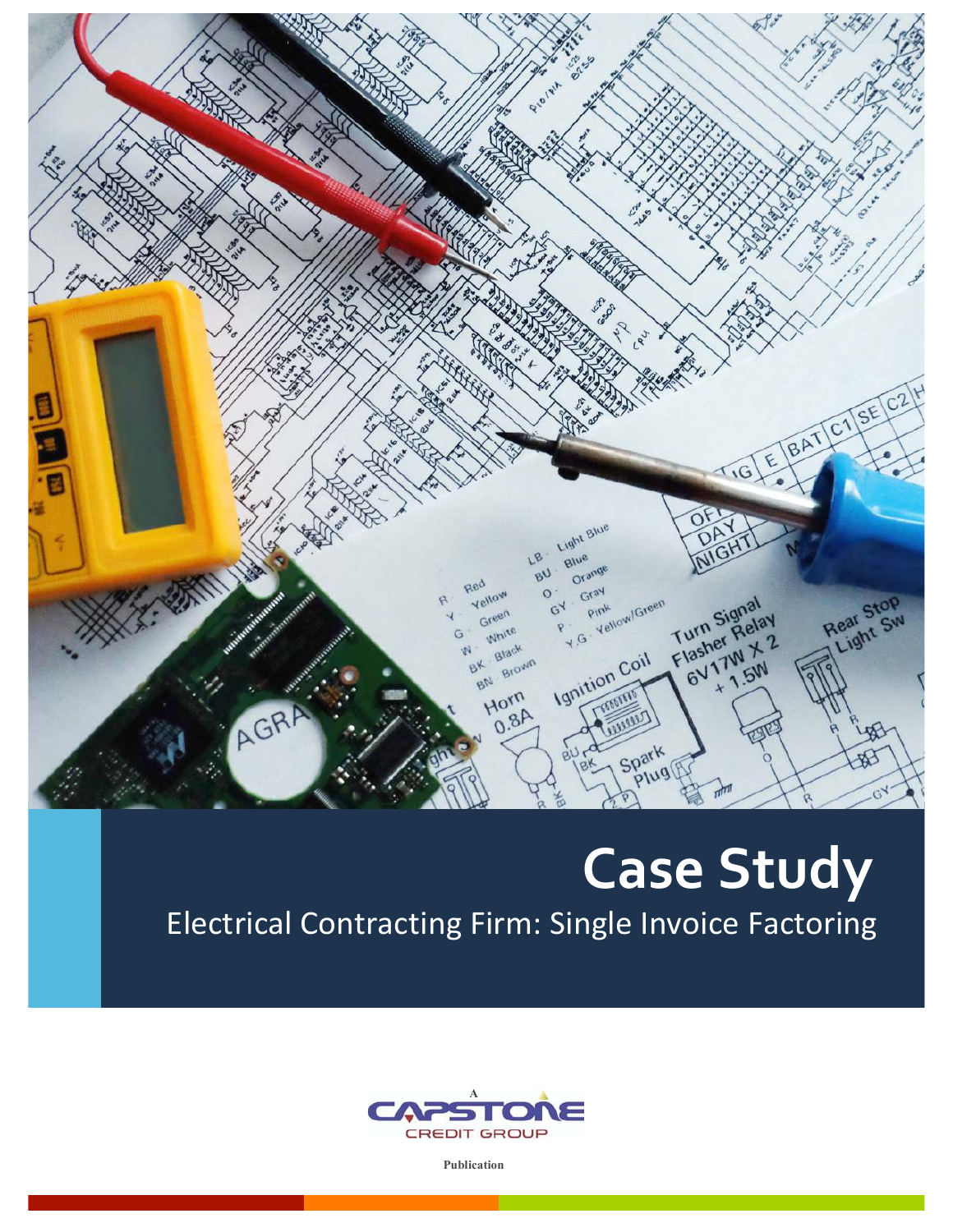

## BACKGROUND

- Locally owned and operated electrical contracting firm in New York City
- Clients: City of New York, NYS Board of Education, **Mass Transit**

## **COMPANY CHALLENGES**

Following the devastating effects of Hurricane Sandy, the company experienced a market-demand extension of payment terms. As a result of the slowdown in cash flow there was a delay in payment to suppliers, missed bid opportunities, and the company couldn't fund payroll or meet increased demands. The company was put into financial distress when they were turned down by local banks and their recommended financiers. Due to this, the company couldn't meet other loan covenants, experienced debt hangovers, strict credit limits and balance sheet discrepancies.